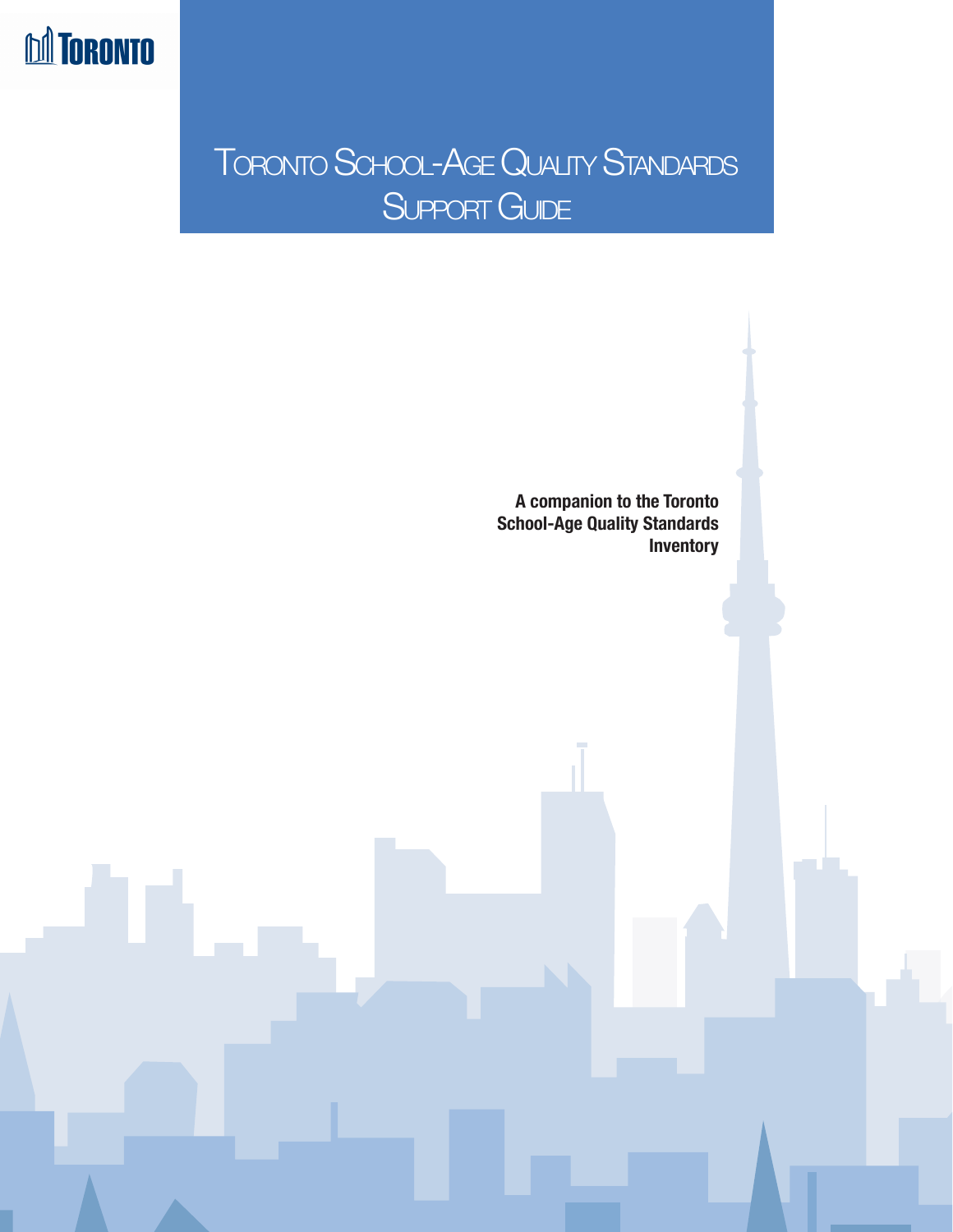### **INTRODUCTION**

High quality after-school programs support children's social, emotional and physical development. They provide space for children to explore their autonomy, develop aptitudes, and form important peer and adult relationships. Given the importance of after-school programs in supporting children and families, as well as the substantial amount of time children spend in these programs, high quality in programs is essential, regardless of program type or location.

Early in 2015, The City of Toronto embarked on research to identify the characteristics of high quality after-school programs. This research merged Toronto's after-school program community's expertise with a robust pool of research evidence to establish 10 quality standards for Toronto's after-school programs.

The 10 Quality Standards are:

- Sound Leadership & Staffing Practices
- Quality Interactions & Relationships
- Provides a Positive Atmosphere
- Safe & Healthy
- Fosters Well-Being & Healthy Self-Beliefs
- **Quality Programming**
- Intentional Pedagogical Approaches
- Culturally Responsive & Inclusive
- Integrated Community Partnerships
- **Fyaluates Effectiveness**

This Support Guide was designed to accompany the School-age Quality Standards Inventory and provides programs with evidence-based strategies to support their implementation of the 10 Quality Standards. To that end, this Support Guide offers:

- **• Research** on characteristics of high-quality in after-school programs;
- **• Strategies** proven effective in advancing quality in after-school programs through the use of the inventory; and
- **• Reflective Questions** to guide professional discussions.

### **HOW TO USE THIS GUIDE**

Program leaders, staff and other after-school program professionals are encouraged to use this Support Guide together with the School-Age Quality Standards Inventory. Because reflective practice is central to continuous quality improvement, this resource can be used to guide deliberately planned conversations (e.g., during staff meetings) wherein leaders and staff reflect on areas of strength and areas for improvement. By building on strategies implemented effectively in other programs, after-school programs using this Support Guide can drive their own continuous quality advancement. Throughout this document, there are questions for reflection. They are included to inspire thought and conversation around the 10 quality standards, programming, and pedagogy.

The strategies presented on the following pages of this Support Guide are categorized according to the 10 after-school program quality standards.

### **HOW THIS GUIDE WAS DEVELOPED**

The City of Toronto, in partnership with over 30 after-school programs, developed and piloted the Toronto School-age Quality Standards Inventory – a document linking evidence with practice through the provision of research based quality characteristics (e.g., things for programs to look for). Supervisors from after-school programs across Toronto were recruited, and qualitative data were collected over the course of several months. Program supervisors shared strategies they've used to advance quality in their programs. These strategies were collected with the aim of harnessing program leaders' expertise and creativity. In this way, supervisors and staff were considered experts and their voices were high priority in informing this guide to ensure its practical use. Their input was then paired with relevant evidence from current research.

For a write-up of the research and findings regarding the effectiveness of the School-Age Quality Standards Inventory in improving program quality please see: Toronto School-age Quality Standards – Research Report (Lopata & Grundmann, 2016).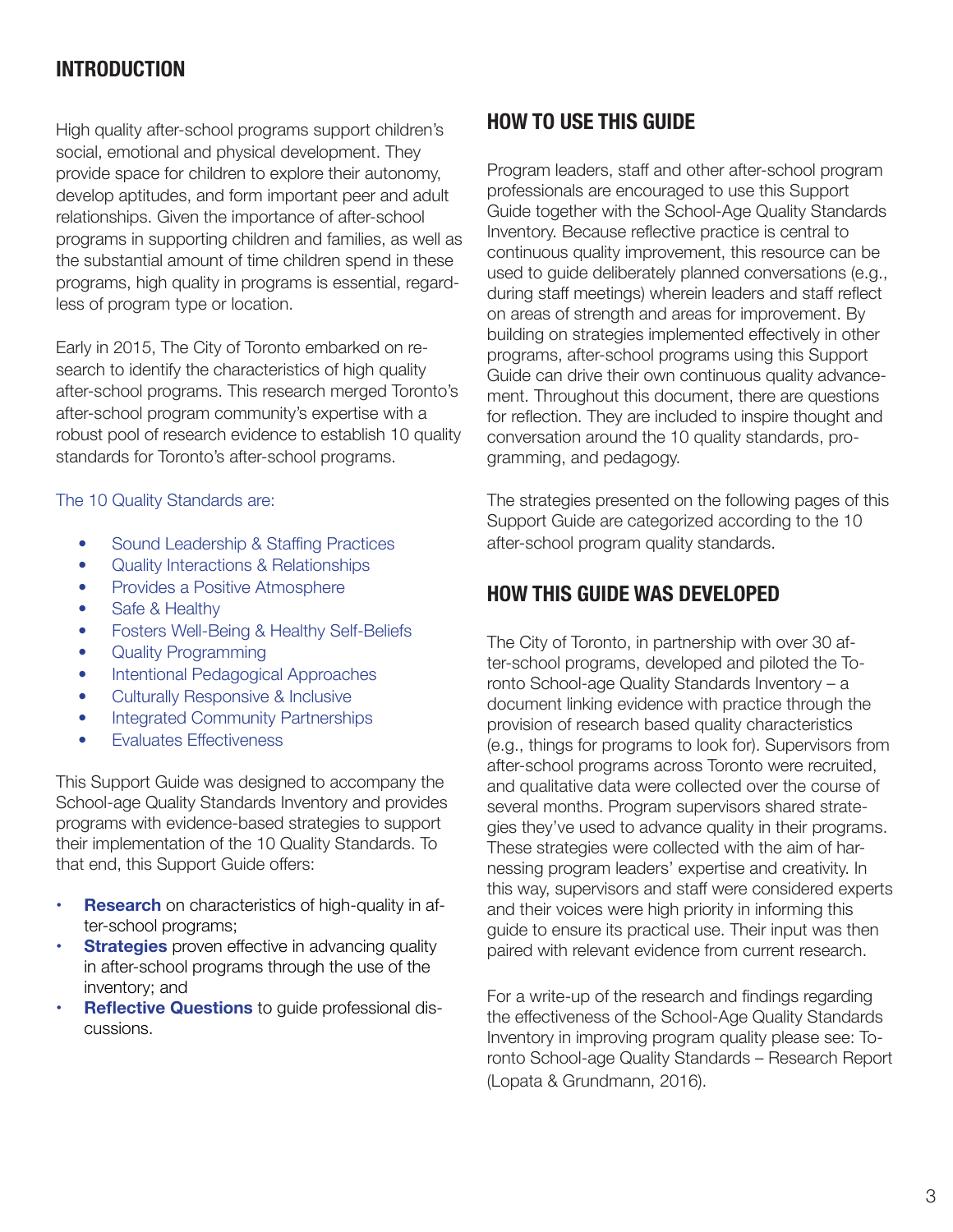## Leadership & Staffing

**Exceptional after-school program leaders articulate their program's vision and goals to staff, administrators, children, families, and community leaders (Huang, 2001). Previous research shows high quality staff are approachable, engaged, and interested. They act respectfully towards children and their families, listen actively, and model positive behavior (Chung, 2000; Harvard Family Research Project, 2006).**

L & S

#### PHILOSOPHY & GOALS

Effective after-school program leaders provide a clear program vision and implement informed staffing policies (Huang, 2001). These leaders motivate and empower staff and ensure the availability of sufficient resources thereby creating a positive work environment for everyone (Huang, 2008; Wright, 2005).

- Review existing organizational statements as a starting point upon which to base your schoolage program statement
- Program statement includes guiding principles on inclusion, equity, and anti-oppression
- Invite team members to explore and discuss the concept (i.e., underlying values) of a program statement for your particular program
- Provide opportunities (e.g., meetings) for staff input to inform the development of the program statement
- Revisit and review the program statement annually
- Include children in developing program goals
- Once you've come up with program goals, post them in the program environment
- Implement a workplace respect policy (e.g., inclusion, equity, and anti-oppression) for staff, parents, visitors, and children. This type of policy benefits all programs and their participants

*Effective programs have strong leaders that implement informed staffing policies (Huang, 2001).*

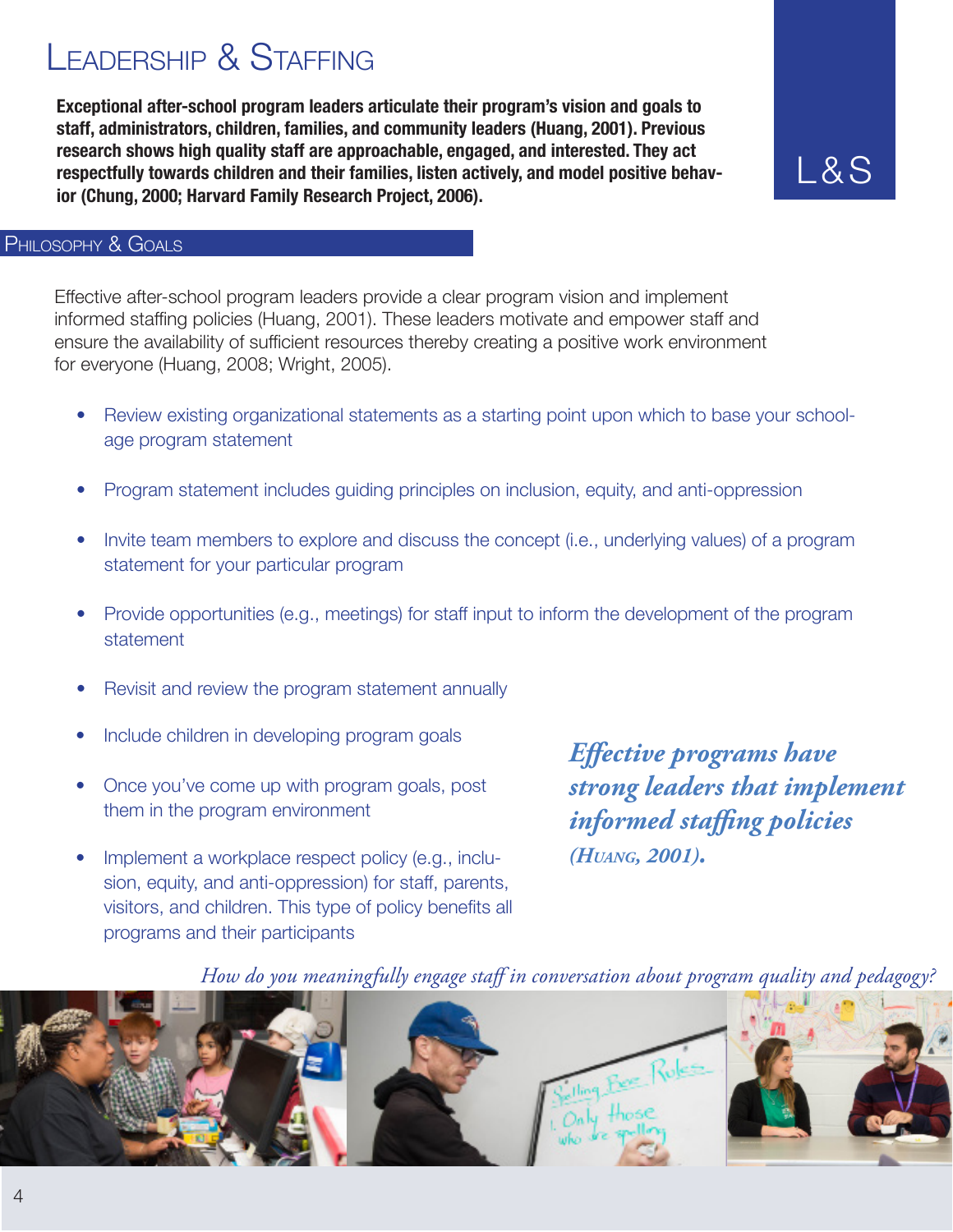#### **STAFF RETENTION**



 *How do you know staff are fully engaged and feel empowered?*

Collaborative, respectful, and knowledgeable leaders are key to program success and staff retention. Recognizing staff as skilled professionals and compensating them adequately can help mitigate turnover. Providing low staff-to-child ratios also helps staff develop more meaningful relationships with children and families (Yohalem, Pittman & Wilson-Ahlstrom, 2004).

- When possible, pursue full-time or additional opportunities within the organization (e.g., summer opportunities) for staff with minimum or part-time hours. This may be an incentive for valuable staff to stay with the organization longer
- Share information about transitioning of staff (e.g., career changes, new hires, retirements) with staff, parents, and children. This can be done broadly as well as during program time

#### Professional Learning

Research shows that program staff in high-quality after-school programs are experienced and well trained (Huang, 2008; Wright, 2005). When staff have access to ongoing professional development opportunities both the children and broader organization benefit from the knowledge and skills developed (Wright, 2005).

- Encourage staff to attend relevant information sessions, workshops, and city-organized trainings. This could involve posting upcoming opportunities and incentivising attendance/ participation
- Provide dedicated times during staff meetings to share and discuss team members' relevant professional learnings and knowledge gained
- Embed professional learning conversations into staff meetings thereby supporting ongoing reflective practice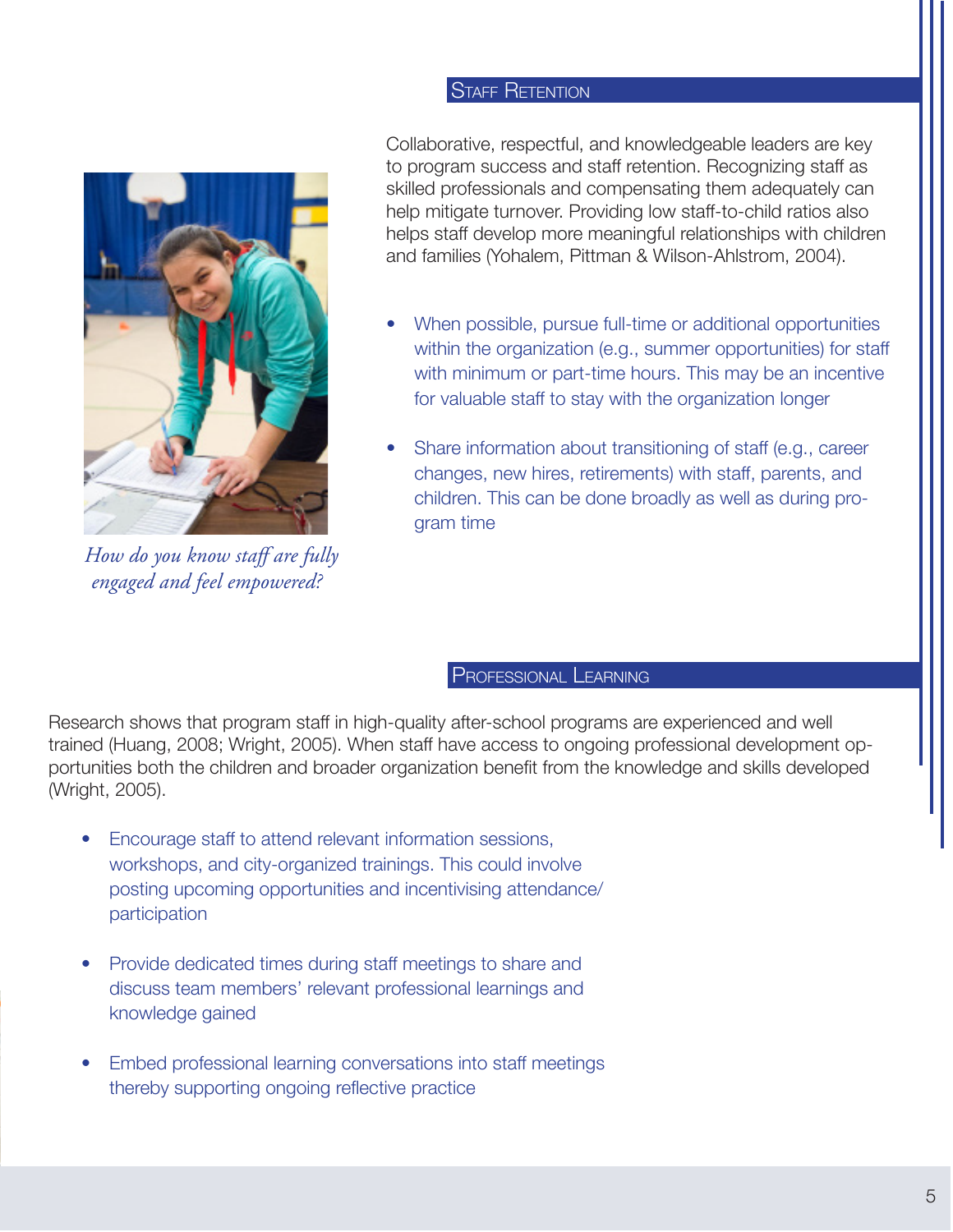# QUALITY INTERACTIONS & RELATIONSHIPS

**Researchers agree that positive and responsive relationships are essential to high-quality programs (Ministry of Education, Ontario, 2014). This includes relationships between staff and children, children and their peers, staff and colleagues, and with other program partners including families and the community. Staff and educators build relationships and model positive interactions that are warm, responsive and inclusive. Nurturing peer relationships in after-school programs promotes the sense of security that is so important to children's overall growth and development. Authentic engagement can strengthen important extra-familial bonds that children carry with them for the rest of their lives (St. Clair, 2004; Wright et al, 2006).**



### *How do you establish meaningful relationships with children? How do you encourage their full participation?*



#### Interactions & Relationships

- Establish a regular practice of asking children how their day was
- Staff regularly engage and play with children at the children's eye level as play partners
- Invite children to participate in planning their learning experiences [or programming]
- Promote children's areas of confidence by -creating a designated space to show their work and accomplishments -utilizing emergent opportunities to reinforce children's competencies
- Plan mentoring opportunities amongst children. Older children can help younger ones with homework and learning more about their mutual interests
- Embed planned and emergent leadership opportunities in learning experiences to support/ build children's autonomy and self-esteem

*Staff of high-quality programs are approachable, engaged, and interested. They act respectfully towards children, listen actively, and model positive behaviour (Harvard Family Research Project, 2006).*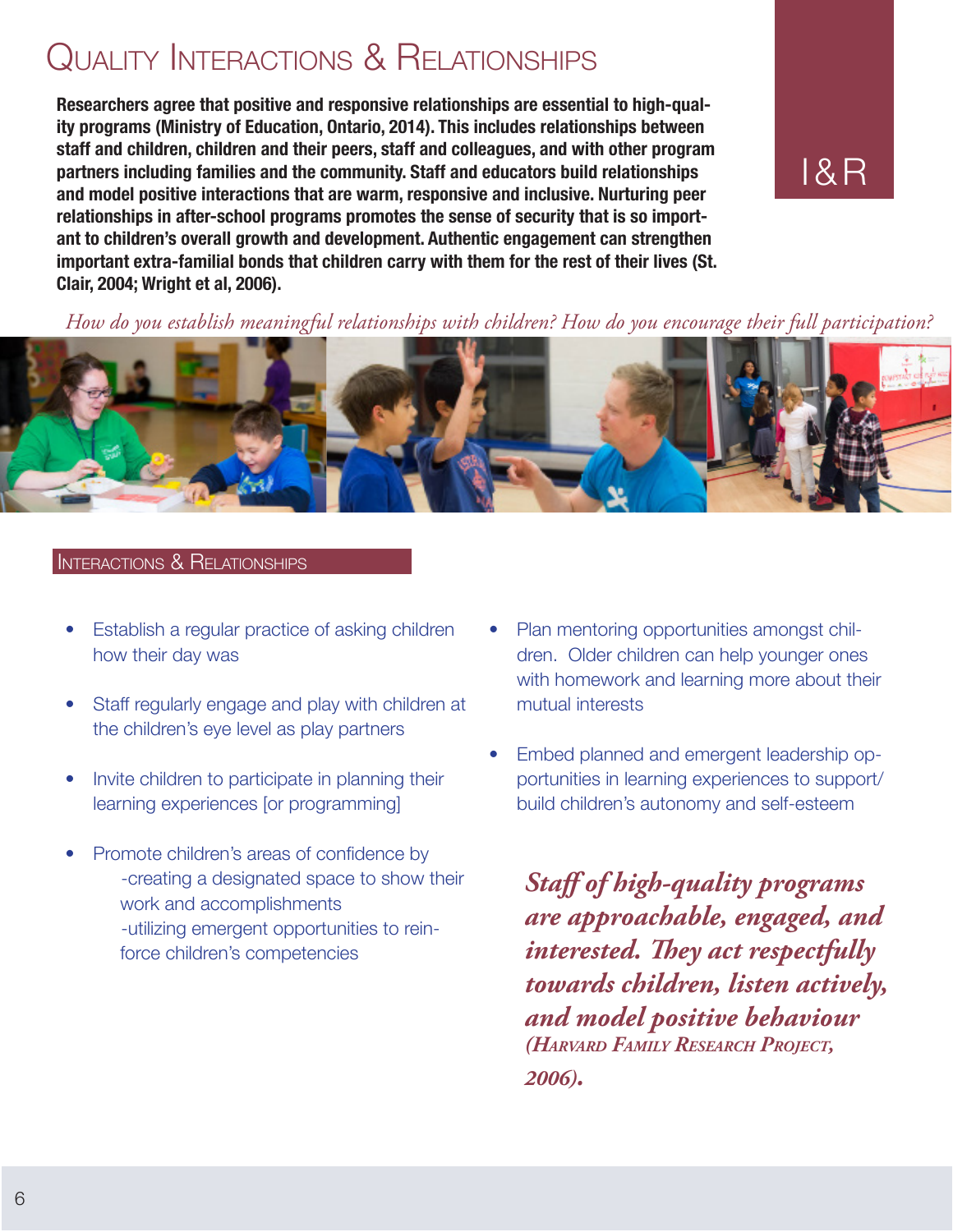# Provides <sup>a</sup> Positive Atmosphere

**The program environment plays a key role in promoting quality interactions and learning experiences for children, staff and families. Often considered the "third teacher" (Malaguzzi, 1993), the environment should support the program's vision and statement and promote inclusion and belonging.**

#### Program Space

High quality after-school programs have adequate space for varied types of activities and invite children to investigate, learn and create through the use of different materials. Research supports the inclusion of natural elements in indoor and outdoor space to nurture children's innate curiosity and connection with the natural world (Ministry of Education, Ontario, 2014). This may in turn help promote children's overall health and well-being, including their spiritual, emotional, and physical

*Are there any program environment factors causing stress for children and staff? What can you do to alleviate these stressors?*

#### **BELONGING**

 $\Delta$ 

High quality programs intentionally set up space that reflects and respects the ideas, values, attitudes and cultures of program participants. Previous research shows that high quality learning environments offer a positive atmosphere where everyone has a sense of belonging, feels connected to each other, and are valued (National Children's Alliance, 2005).

- Intentionally set up program space to engage children with varying abilities, interests, and needs (e.g., quiet space, space for active play, etc.)
- Design program space to encourage the interconnection between participants and their program (e.g., post photographs, art and projects displaying participants as active members of their after-school program community)
- Access neighbouring outdoor spaces including fields, courts, and playgrounds
- Incorporate children's choice of activities in program plans
- Post a visual schedule in a place that is easily accessible to children, staff, and parents
- Encourage children to explore their developing identities through play in an inclusive and non-judgmental environment
- Provide ongoing opportunities for children to plan and participate in their community events and celebrations (e.g., Diwali, Pride) during program time

### *Both staff and children benefit from a positive program environment founded on clear expectations (BECKETT ET AL., 2001).*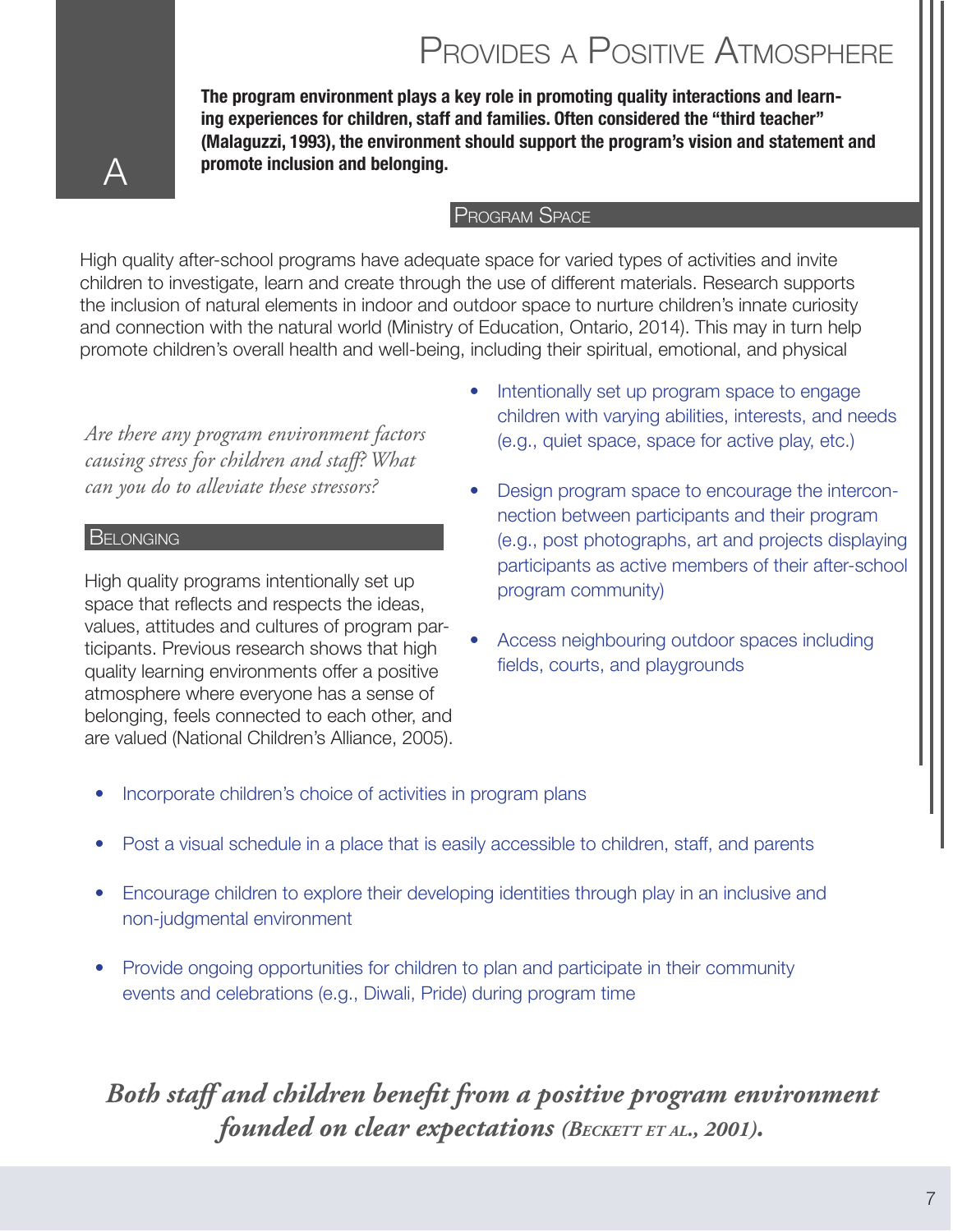# SAFF & HFAITHY

**When children experience a safe environment wherein their physical and emotional needs are met, they can engage in higher order cognitive endeavours (e.g., learning, creating, analyzing, interacting; Maslow, 1970). To develop these important skills, children need to feel secure and cared for.**  $S \otimes H$ 

#### SECURITY & SUPERVISION

High quality after-school programs prioritize safety and security in both indoor and outdoor spaces (Huang et al., 2008). This is accomplished through consistent staff supervision, particularly during periods of transition (e.g., to and from school and during program time).

- Take and document attendance daily
- Follow up (e.g., phone calls) with parents/caregivers when a child is absent. In programs we visited, this was often entrusted as a staff responsibility
- Identify and utilize designated meeting locations to safely transition children to and from school
- Ensure parents/caregivers complete an information form documenting authorized people who can pick up their children

#### Health Promotion

Promoting wellness and educating children on health and nutrition are also important in after-school programs. Quality programs promote health by ensuring staff are aware of and implement measures to reduce health risks (e.g., frequent hand-washing, etc.; Wright, 2005).

- Clean and/or disinfect areas before and after use (e.g., snack and homework tables)
- Implement an anaphylaxis management policy
- Post information on children with allergy and food considerations. Consider including photos of children alongside their allergies/considerations for easy identification

*What policies and procedures are in place to minimize stress on children during transitions?* 



*What is your role in supporting smooth transitions to, from, and during program time?*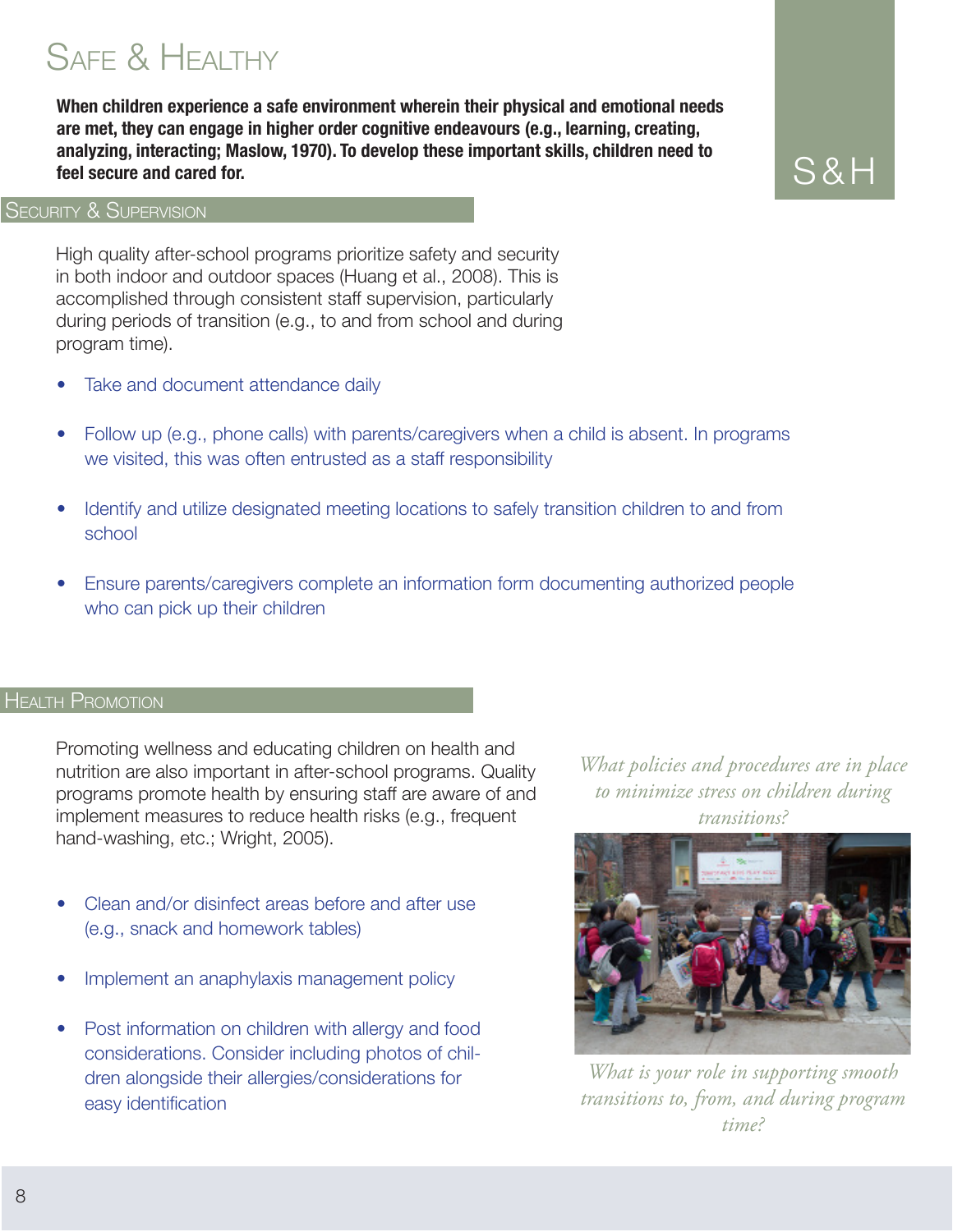# Well-Being & Positive Self Beliefs



**High-quality after-school programs promote well-being by providing healthy snacks and implementing a variety of other measures to increase general wellness (e.g., allowing for breaks as needed, ensuring access to outdoor spaces; Wright, 2005). According to the National Children's Alliance (2006), after-school programs serve multiple purposes in healthy child development such as integrating gross and fine motor skills, promoting stress management, reducing alienation, loneliness, and antisocial behaviour, and enhancing social inclusion.**

### *What do you do to promote children's positive self-image on a daily basis?*

**IDENTITY** 

High quality after-school programs nurture children's physical, social, and emotional health and wellness. They recognize the importance of each child's holistic development and pay special attention to building self-awareness, self-esteem, and autonomy (Harvard Family Research Project, 2004).

- Plan reflective activities surrounding children's self-perceptions (e.g., a "who am I" activity)
- Invite children to explore the factors and contexts (e.g., home, school, after-school) influencing who they are (i.e., their identity – including their cultural, sexual, and gender identities)
- Invite other organizations/partners (e.g., Indigenous, LGBTQ2S, etc.) to provide workshops, programs, and sessions to promote healthy self-beliefs (e.g., anti-bullying, self-esteem building workshops)
- Speak sensitively when using language surrounding body image and eating habits

#### NUTRITION & PHYSICAL ACTIVITY

High-quality after-school programs not only provide healthy snacks in appropriate portions, they also cultivate children's understandings of healthy nutrition and eating habits. Staff model healthy lifestyle choices such as proper nourishment and regular physical activity.

*High-quality programs promote well-being by providing healthy snacks and implementing measures to increase wellness (Wright, 2005).*

- Engage children in conversations about healthy foods, where they come from, and options for preparation
- Prepare physical activity plans to maximize the inclusion of children with varying abilities
- Encourage staff to participate in at least one physical activity with children each day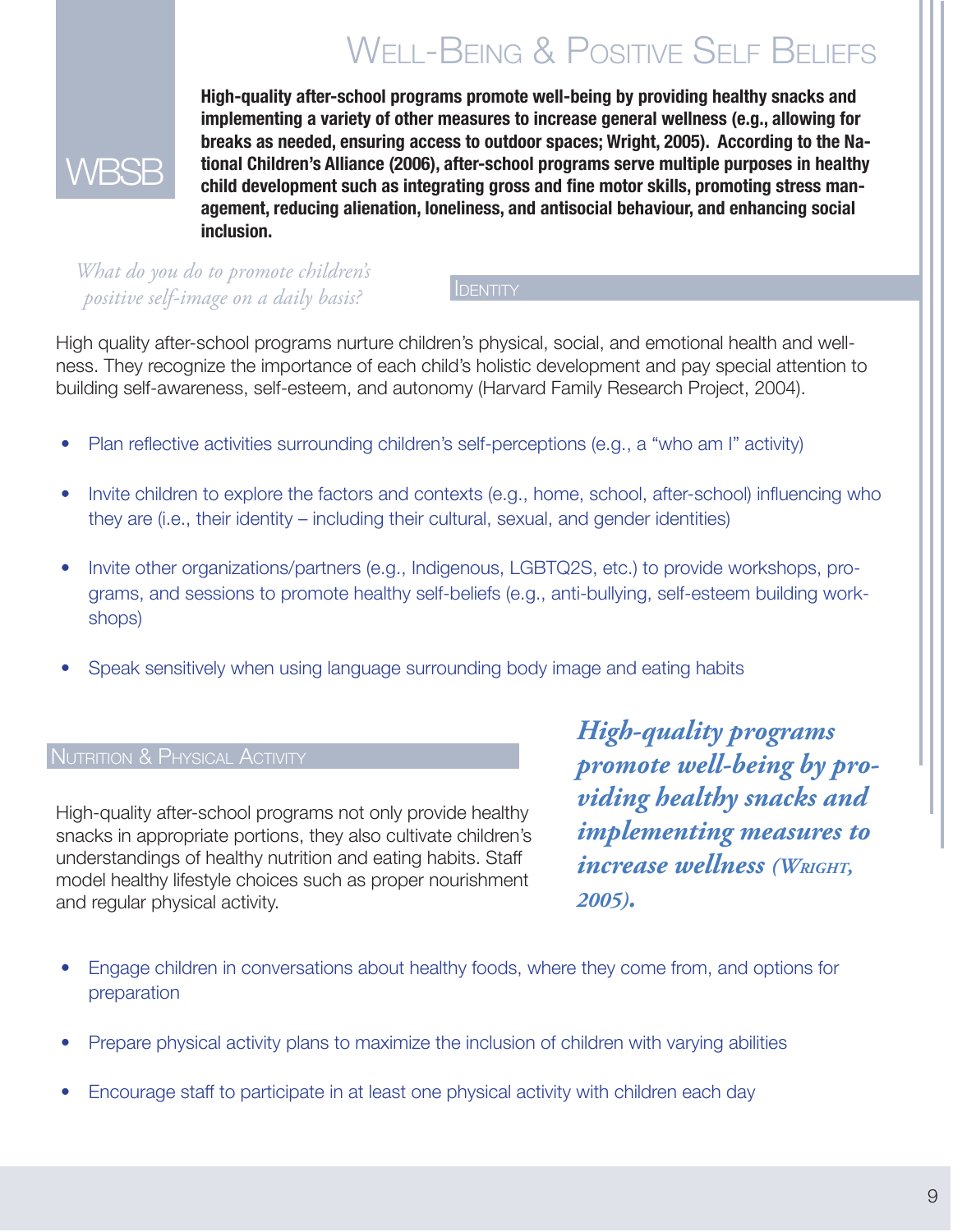# QUALITY PROGRAMMING

**By having a solid understanding of child development, program staff are well equipped to plan and implement developmentally appropriate and rewarding learning experiences.**

### Child-centred; Variety of Learning Experiences

High quality after-school programs intentionally consider, plan and implement a variety of learning activities thereby allowing children with different strengths to participate and build self-confidence. Building on children's natural curiosity and interests, programs support the development of problem-solving and creative thinking skills.

• Create opportunities (through multiple means) for children to share ideas on their after-school program content/activities

> -e.g., a white board to write ideas on -e.g., an idea dropbox

• Encourage staff to tailor activities according to children's interests and developmental ages and stages



QP



- Provide resources and materials throughout the program space that nurture children's natural curiosity and facilitate exploration
- Provide hands-on opportunities (e.g., activity centres) that enable children's problem solving abilities
- Consider making dedicated time and space for homework during program time -e.g., one program we visited schedules 15-20 mins of daily homework time -e.g., provide an area as dedicated homework space

*Evidence-based programming that builds on children's strengths and accounts for their preferences ensures that all children can participate and demonstrate their progress through the means best suited to them (Birmingham et al., 2005).*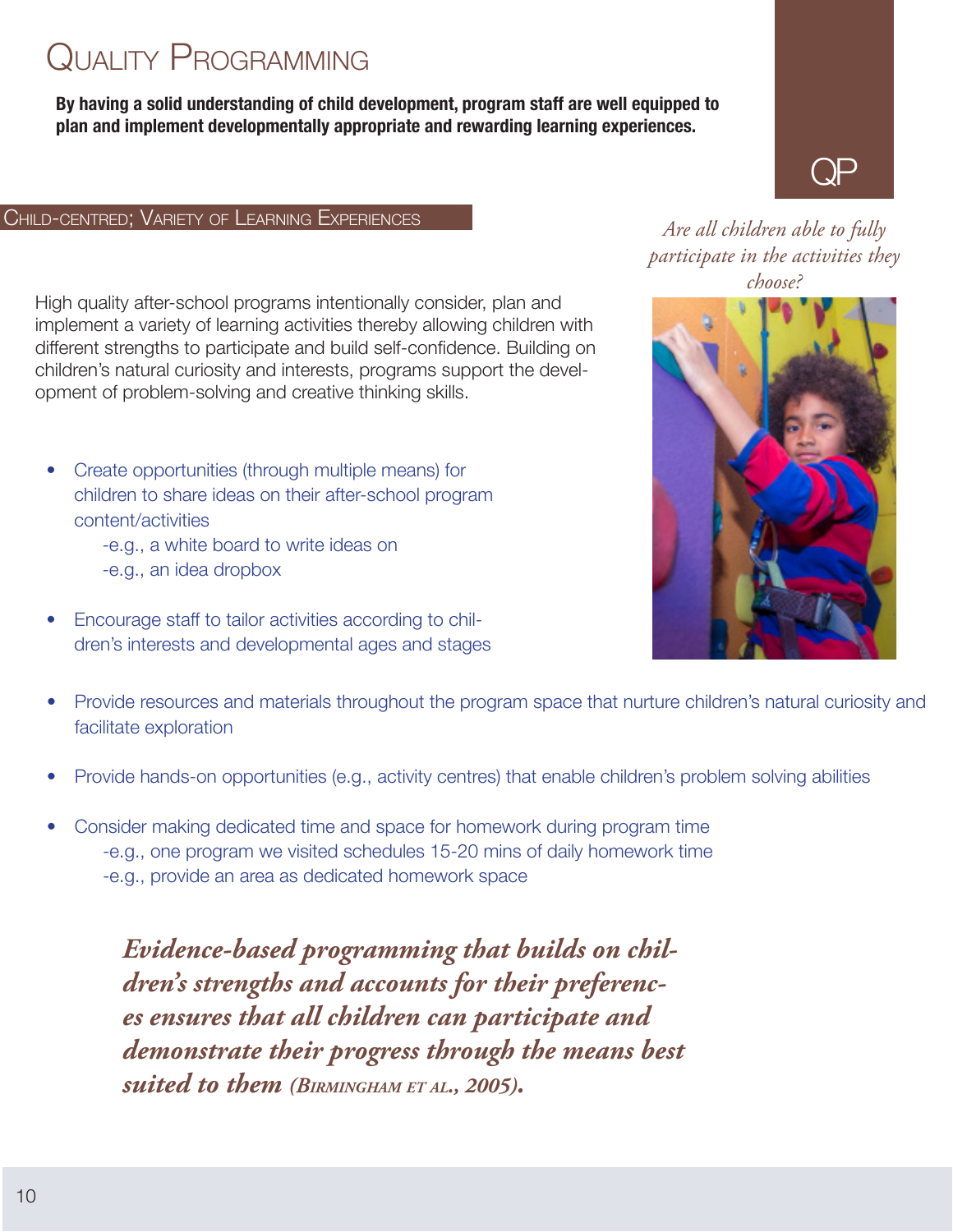### Intentional Pedagogical Approaches



**High-quality after-school programs implement evidence-based pedagogies that provide opportunities for children to learn according to their individual learning preferences. Such program delivery approaches ensure that all children not only participate, they thrive (Birmingham et al., 2005). Increasingly, the education community has focused on the wholechild with the goal of programming being the broad development of cognitive, social, and emotional well-being (Schaps, 2006; Hodgkinson, 2006). While school typically emphasizes children's cognitive development, particularly in reading, writing, math, science and technology, there is an emerging opportunity for after-school programs to support children's social and emotional development (Harvard Family Research Project, 2004; 2005; 2006).**

#### Pedagogical Approaches

- Staff observe children during learning experiences and assist them in developing knowledge and understandings
- Staff use timely questioning to guide children's learning towards discovery
- Programs may benefit from professional learning experiences for staff on Questioning. They may consider posting questioning tools/prompts and other information in a visible location. This can serve as a reminder for staff and children about the role of ongoing inquiry in learning
- Embed skill and knowledge development opportunities into play and games
- Staff document and reflect on pedagogy through a variety of means (e.g., written observations, photos, children's portfolios)
- Staff attend to and note children's evolving interests and learning preferences preparing them to tailor learning experiences as opportunities emerge
- Staff converse with one another and share their own best methods and practices for engaging and working with specific children

*How do you document and build on children's 'in the moment' explorations and related learnings?*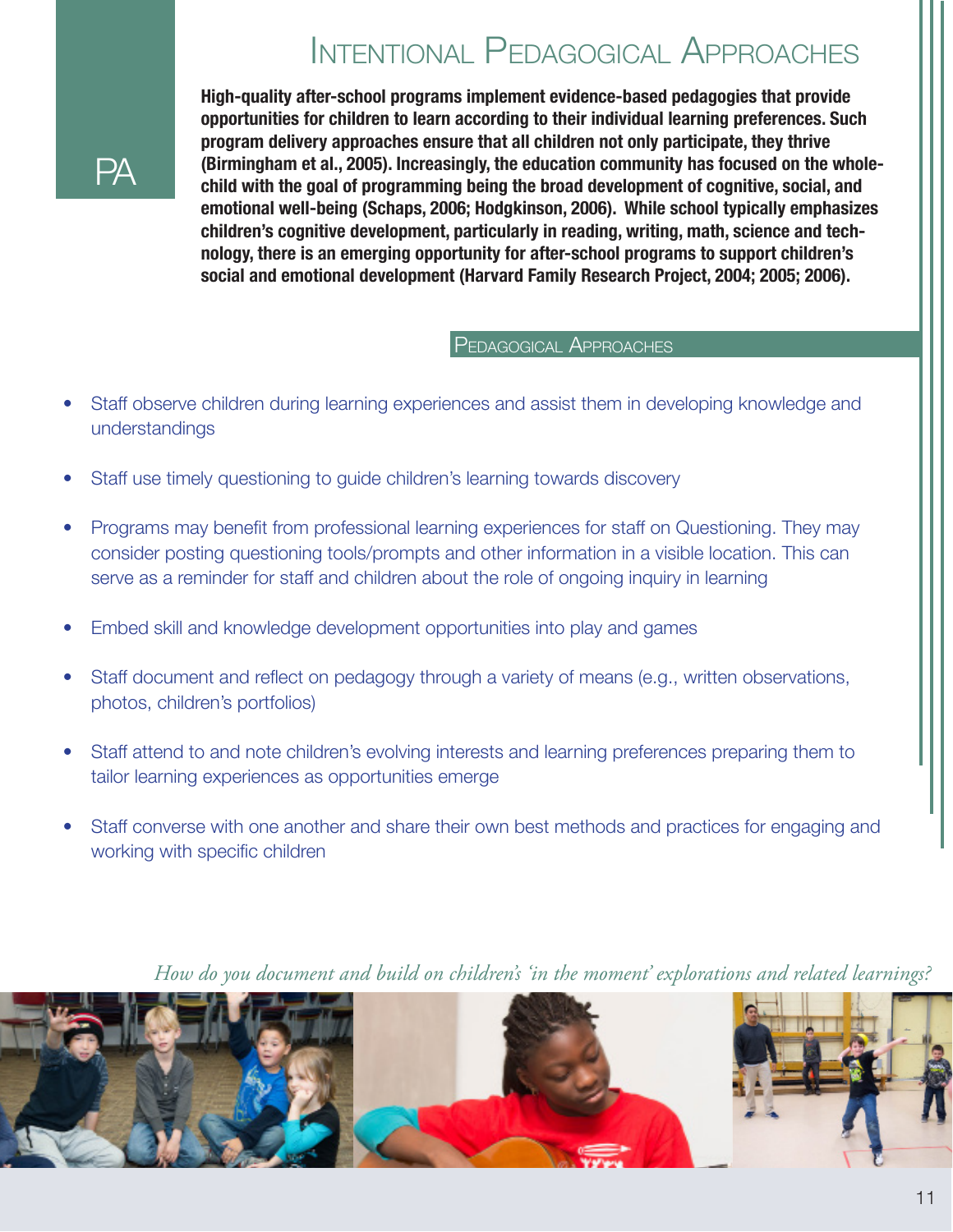# CULTURALLY RESPONSIVE AND INCLUSIVE

**In high quality after-school programs, leaders and staff engage parents, family members, and the broader community (Chung, 2000; Owens & Vallercamp, 2003). Researchers suggest that staff in high quality after-school programs should be culturally competent and aware of the social (and community) factors affecting children's lives (Huang, 2001; Schwartz, 1996). All children see themselves reflected in activities, the environment, and overall programming.**

### *Do all children see themselves reflected in your program in terms of culture, language, ability, and gender?*



*What evidence is there of such inclusion?*

CRI

### Responsive & Inclusive

- Program staff continuously observe and attune themselves to the children's unique and additional support needs and ensure inclusion across programming
- Staff reach out to other programs and services for external support to supplement their own knowledge and abilities
- Investigate and access programs and services to support program delivery for those with additional and/or unique needs (e.g., children with disabilities, children that are gifted and talented)
- Consider providing resources in the languages of the communities served
- Encourage and plan activities recognizing families' home languages, family structures, and celebrations (e.g., plan inclusive approaches to mother's day and father's day)
- Staff engage in inclusion and equity-focused professional learning

*Staff in high-quality after-school programs are culturally competent and aware of social factors affecting children's lives (Huang, 2001; Schwartz, 1996).*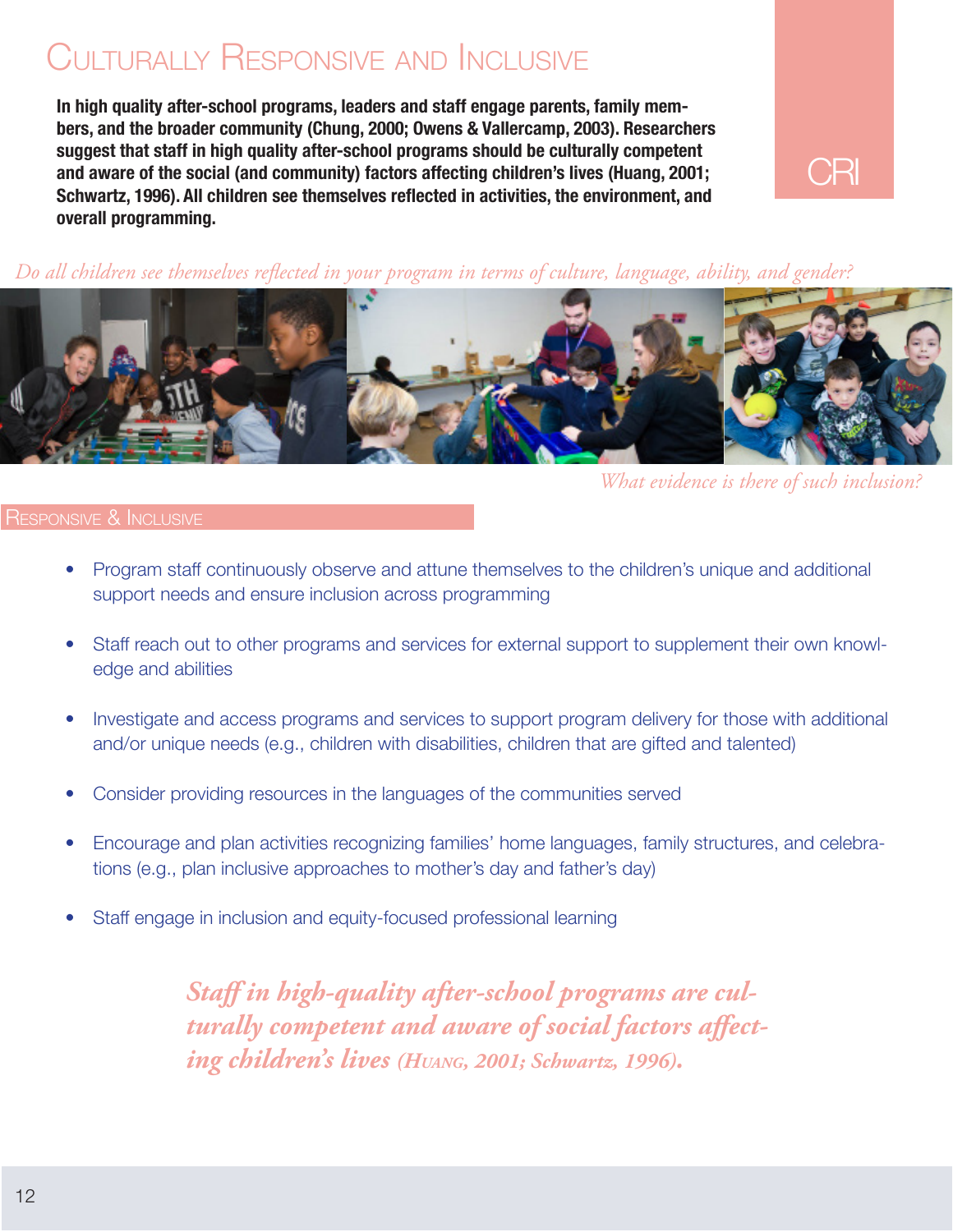### Community Partnerships



**Strong community partnerships provide the opportunity to engage with people, places and the local environment. Community partnerships enhance after-school programs by providing opportunities to apply inquiries and learnings in real world settings. By building relationships and partnerships with the community, children develop important ties that support their participation in community projects, opportunities, and events. These are invaluable experiences that can help inform professional and career choices down the road. Research literature highlights the importance of school partnerships, and encourages regular communication with teachers and administrative staff (Harvard Family Research Project, 2005).**

### **COMMUNITY PARTNERSHIPS**

- Initiate and engage parents in friendly discussion regularly
- When discussing sensitive issues, respect the need for privacy and use space accordingly. For example, when speaking to a parent/guardian about a child's behaviour, it is appropriate to do so privately, away from where others can hear
- Make available a variety of information (e.g., flyers, pamphlets, websites) on family support resources
- Plan opportunities for civic and community engagement -e.g., visit local libraries and cultural centres
	- -e.g., explore volunteer opportunities in the community
	- -e.g., invite community members to share their knowledge, experience, and histories
- Engage and communicate with school staff (e.g., principals, teachers, bus drivers) often. One program we visited shared that they aim to communicate with school staff daily

*Effective leaders and staff consider community engagement and local partnerships when planning activities and learning experiences (Harvard Family Research Project, 2005).*

> *How can you connect with community partners to better support children's holistic development (e.g., mental health, nutrition, etc.)?*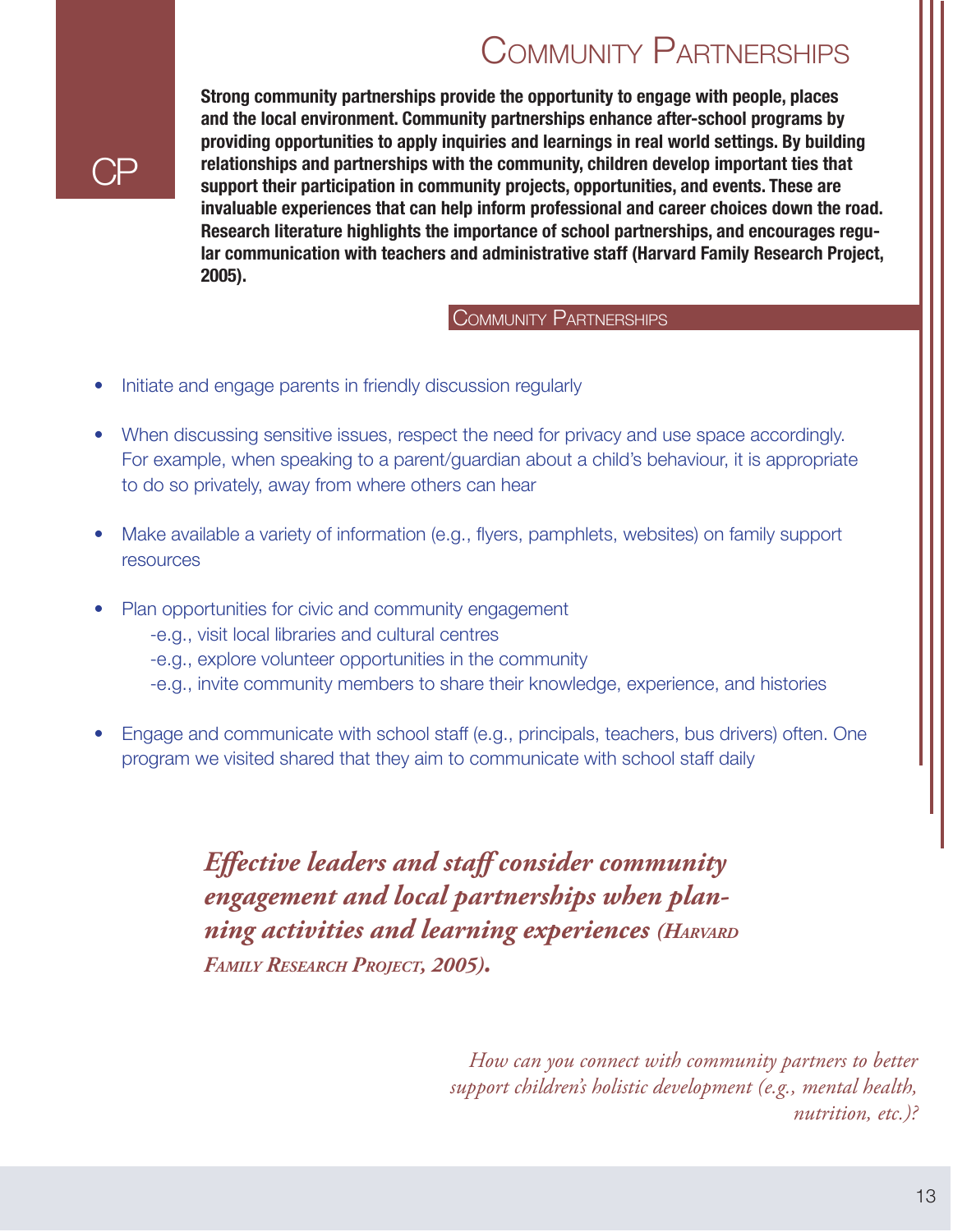# Evaluation

**Continuous evaluation of a broad range of program factors is necessary for the long-term sustainability and quality improvement of after-school programs (Huang, 2001). Meaningful evaluation is broad in scope and assesses activities, staff performance, and children's learning regularly (Seppanen et al., 1993). These evaluations ensure that the needs of all program stakeholders are met, and that programs continually deliver high quality programming (Fashola, 1998).** 

- Create opportunities for program participants to provide feedback on programming.
	- -e.g., simple surveys for children, staff, and parents
	- -e.g., a comment dropbox
	- -e.g., informal dialogue/conversations
- Record and reflect on staff's informal feedback (e.g., their observations on the program). This can be documented in a dedicated notebook or file, on paper or digitally
- Conduct mid- and year-end performance reviews for all staff
- Ensure ample time to review and reflect on performance reviews individually, together with individual staff, and as a team

*Meaningful evaluations ensure that the needs of all program stakeholders are met, and that programs continually ensure they are delivering high quality after-school programming (Fashola, 1998).* *How do you know if you are successfully meeting your program goals?*

E



*How often do you monitor progress?*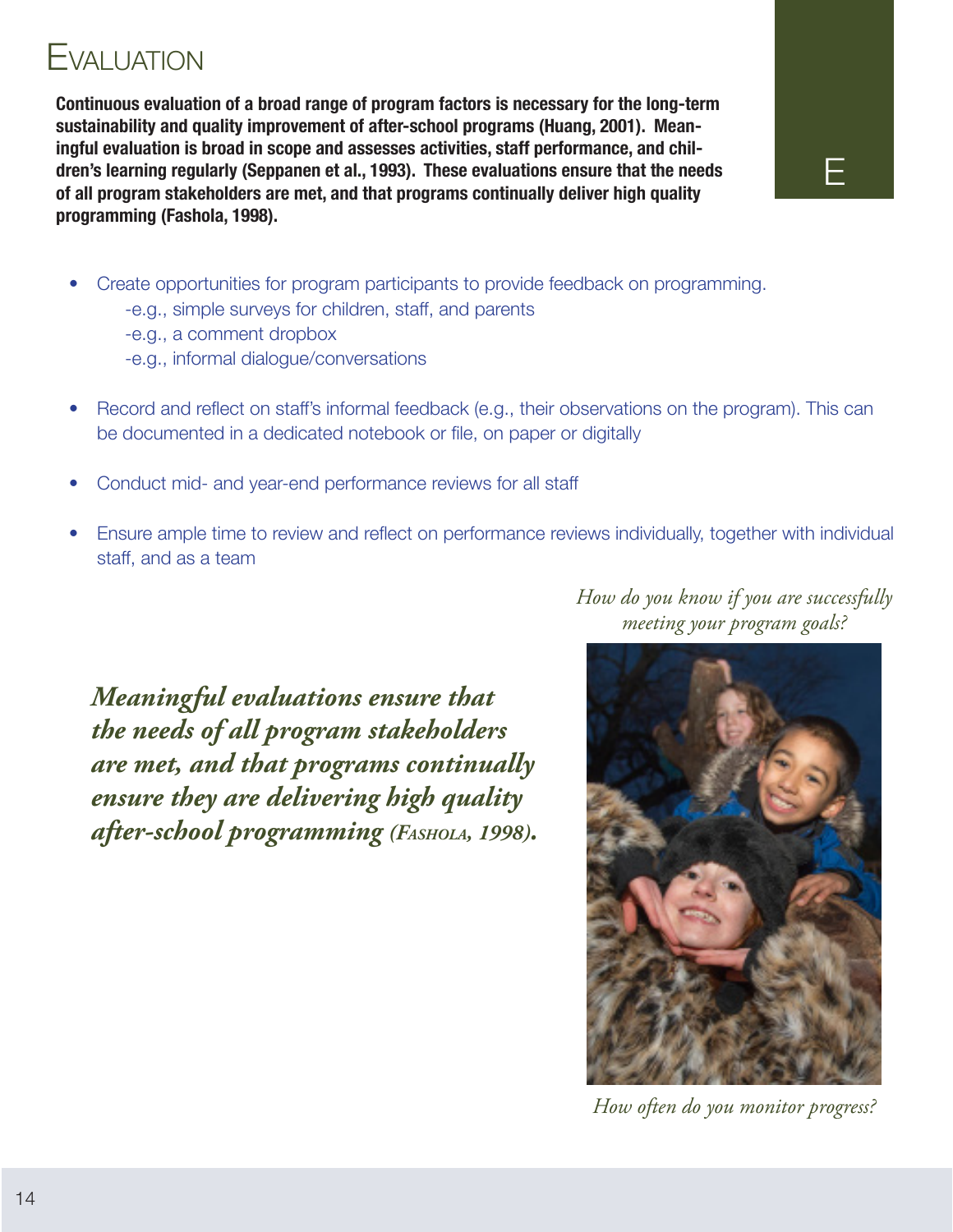#### References

- Beckett, M., Hawken, A., & Jacknowitz, A. (2001). Accountability for after-school care: Devising standards for measuring adherence to them. Santa Mon ica, CA: RAND.
- Birmingham, J., Pechman, E., Russell, C., & Mielke, M. (2005). Shared features of high- performing after-school programs: A follow-up to the TASC evaluation. Washington DC: Policy Studies Associates.
- Chung, A. (Ed.). (2000). Working for children and families: Safe and smart after-school programs. Washington, DC: U.S. Department of Education.
- Fashola, O. (1998). Review of extended-day and after-school programs and their effectiveness. Report No. 24. Baltimore, MD: Center for Research on the Education of Students Placed at Risk.
- Harvard Family Research Project. (2004, March). Performance measures in out-of-school time evaluation. Out-of-school time evaluation snapshot, No. 3. Cambridge, MA: Author.
- Harvard Family Research Project. (2005). Exploring quality standards for middle school after school programs: What we know and what we need to know. A summit report. Cambridge, MA: Author.
- Harvard Family Research Project. (2006). After school program quality assessment categories of standards. Cambridge, MA: Author.
- Harvard Family Research Project. (2008). Out-of-School Time Evaluation, No. 10. Cambridge, MA: Author.
- Hodgkinson, H. B. (2006). The whole child in a fractured world. Alexandria, VA: Association for Supervision and Curriculum Development.
- Huang, D. (2001). An after-school evaluation system for middle and high school programs. NAASP Bulletin, 85(626), 45–61.
- Huang, D. & Chinen, M. (2007). The long-term effects of after-school programming on educational adjustment and juvenile crime: A study of the LA's BEST after-school program. Los Angeles: UCLA/CRESST.
- Huang, D., La Torre, D., Harven, A., Perez Huber, L., Jiang, L., Leon, S. & Oh, C. (2008). Identification of key indicators of quality in afterschool pro grams (CRESST Report 748). Retrieved from http://www.cse.ucla.edu/products/reports/R748.pdf
- Mahoney, J. L., Lord, H., & Carryl, E. (2005). After-school program participation and the development of child obesity and peer acceptance. Applied Developmental Psychology, 9(4), 202-215.
- Malaguzzi, L. (1993). For an education based on relationships. Young Children, 49(1), 9-12.
- Maslow, A. (1970). Motivation and personality (2nd ed.). New York, NY: Harper and Row.
- National Children's Alliance. (2005). Middle childhood matters: Towards an agenda for 6-12. Ottawa, ON: Author.
- Ontario. Ministry of Education. (2014). How does learning happen: Ontario's pedagogy for the early years. Toronto: Author.
- Owens, D., & Vallercamp, N. (2003). Eight keys to a successful expanded-day program. Principal, 82(5), 22-25.
- Schaps, E. (2006). Educating the whole child. Alexandria, VA: Association for Supervision and Curriculum Development.
- Schwartz, W. (1996). After-school programs for urban youth (ERIC Digest No. 114). New York, NY: ERIC Clearinghouse on Urban Education.
- Seppanen, P. S., Love, J. M., Kaplan deVries, D., Bernstein, L., Seligson, M., & Marx, F. (1993). National study of before- and after-school programs: Final report. Washington, DC: Office of Policy and Planning.
- St. Clair, L. (2004). Observations for quality-school-age care & programming. Omaha, NE: Munroe-Meyer Institute, University of Nebraska Medical Center.
- Wright, E. (2005). Supporting student success: A governor's guide to extra learning opportunities. Washington, DC: National Governors Association Center for Best Practices.
- Wright, E., Deich, W., & Szekely, A. (2006). Promoting quality in afterschool programs through state child care regulations. Washington, DC: U.S. De partment of Health and Human Services.
- Yohalem, N., Pittman, K., & Wilson-Ahlstrom, A. (2004, Spring). Getting inside the "black box" to measure program quality. The Evaluation Exchange, 10(1), 6-7.